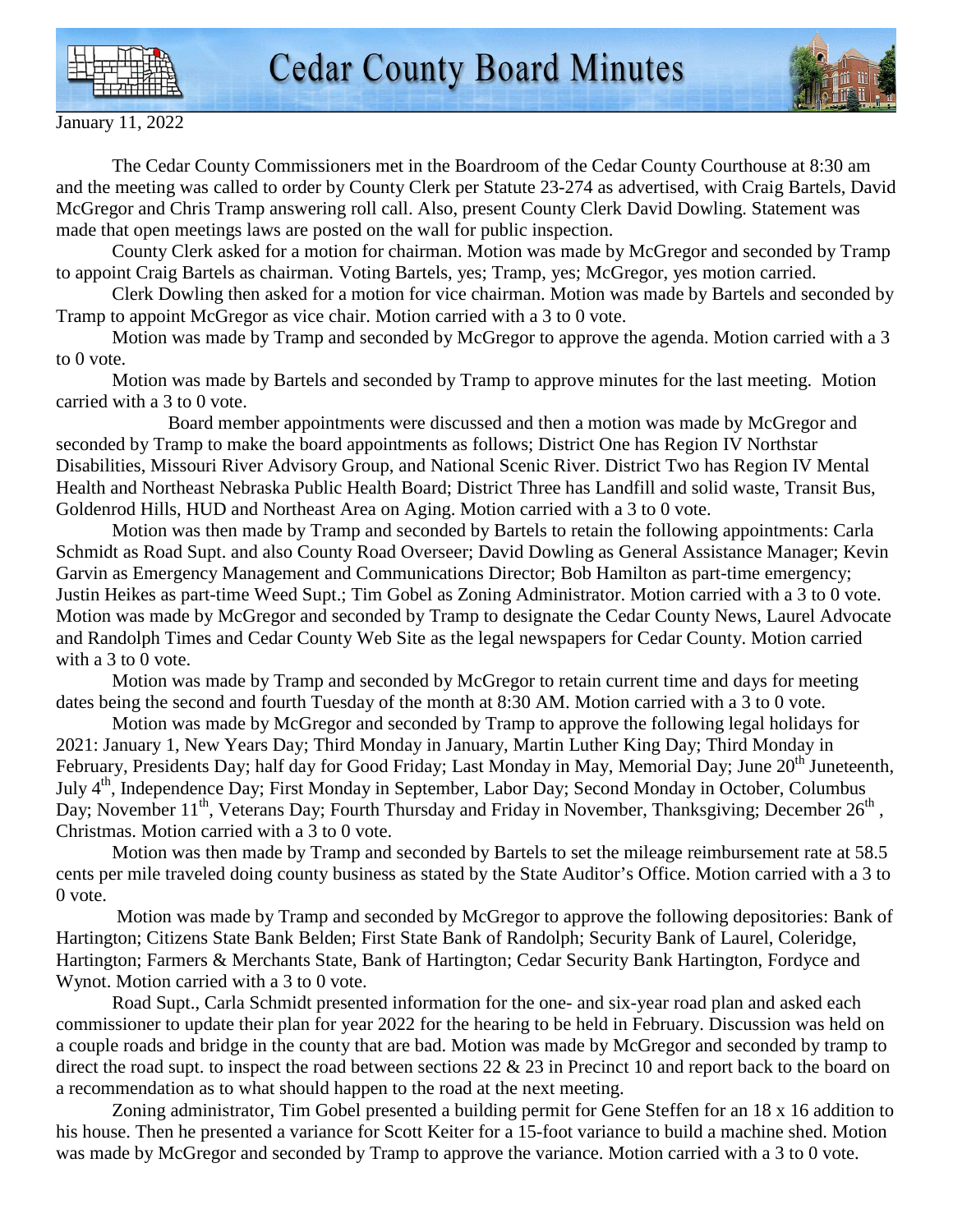

Then variance was presented for Matt Lundahl on a 12-foot variance to build a grain leg. Motion was made by Bartels and seconded by Tramp to approve the variance. Motion carried with a 3 to 0 vote.

 Treasurer, Jean Wiebelhaus presented tax exemptions on motor vehicles for Cedar Catholic Schools, East and West Catholic and Hillcrest Care Center. Motion was made by McGregor and seconded by Tramp to approve the exemptions as presented. Motion carried with a 3 to 0 vote.

 Assessor, Jeff Curry presented tax corrections on parcels 5494, 5494PP, 6766, 6766PP and 6888 PP after reviewing motion was made by McGregor and seconded by Tramp to approve the corrections as presented. Motion carried with a 3 to 0 vote.

 Application from St. John the Baptist church for a Fish Fry on March 4 was reviewed and a motion was made by Bartels and seconded by Tramp to approve the application. Motion carried with a 3 to 0 vote.

 Resolution 22-01 authorizing the participation in the Northeast Nebraska Economic Development District. Motion was made by McGregor and seconded by Tramp to approve resolution 22-01. Motion carried with a 3 to 0 vote.

 With further business or agenda items the following claims were reviewed and signed for payment and the meeting was declared adjourned by chairman Bartels.

**GENERAL FUND:** Total Salaries 163,783.63; Aflac 1,287.46; BCBS 54,805.23; Credit Bureau Services 469.03; First Concord 1,990.33; Lincoln Ntl Life 866.93; Mass Mut Retire 3,010.00; Nationwide Retire 50.00; Nebr Dept of Rev 5,769.47; Retire Plans Div of Am 18,564.11; IRS 12,834.69; Soc Security 24,574.58; Washington Ntl Ins 27.35; Mark Albin 342.00; Appeara 89.56; Arts Garbage 194.28; Avera Med Group 279.00; Bank of Hart 70.75; Batteries Plus 93.20; Ben Beckman 236.63; Black Hills Energy 508.57; Blue 360 Media 171.43; Bomgaars 170.69; CC Clerk of Dist Court 72.00; CC Court 243.00; CKPPD 280.83; City of Hart 210.74; Comfort Inn 689.70; Counsel 12.17; CVSOAN 110.00; D&J 49.95; DAS State Acct 46.00; Das State Acct 448.00; Dell Mrkting 884.87; Gene Dickes 50.56; Dixon County Clerk of Dist Court 179.44; Dodge County 4,564.47; Luanne Dooley 92.32; David Dowling 15.00; Krista Dybdal 65.68; Eakes 1,499.93; Egley, Fullner 523.68; Farmers Union 154.08; Fischer Feed 144.50; Floor Maint 428.80; Food Town 3,196.96; Tim Gobel 191.52; Gov Connect 5,269.48; Gr American Leasing 124.62; Hartelco 1,796.53; Hartelco 445.86; Joyce Hasselbalch 173.75; Hwy 84 Auto 50.00; Clarice Holm 34.62; Hometown Leasing 721.12; Kathleen Jorgensen 267.97; Kardell's Auto 693.39; Lisa Karnes 39.68; Ken's Market 250.00; Kennedy, Pier 4,491.26; Austin Korth 72.40; Kruse True Val 152.87; Kathy Lammers 42.00; LaQuinta Inns 574.75; Betty Lauer 69.24; Dan Lipp 81.36; Lynn Peavey Co 104.40; Matthew Bender & Co 281.31; Mid-States Org Crime Info 100.00; MIPS 5,226.97; NE Assoc of Clerks of Dist Court 50.00; NE Assoc of County Clerks 75.00; NE Assoc of Emergency Mgmt 100.00; NPPD 2,569.05; NE Weed Control 120.00; NE Comm College 306.50; NE Neb News 71.00; Omaha World-Herald 185.43; Opfer Snow Removal 2,400.00; Sally Opfer 42.75; Peitz GMC 270.47; Pell Reporting 297.19; Mahaska 13.50; Quadient 313.28; Quadient Leasing 538.14; Quill Corp 385.08; Region IV 3,195.50; RR Donnelley 44.80; Roger Schwartz 12.00; Joseph Smith 202.50; Steffen Drug 767.06; John Steffen 54.48; Stratton, Delay 5,377.20; US Cell 463.21; Verizon 199.86; Voyager Fleet 2,207.70; Voyager Fleet 117.15; Janet Wiechelman 253.04; Mick Wiepen 72.40; Gary Wieseler 43.68; Winkelbauer Repair 174.49; X-Pert Lawn 1,007.00; Y&Y Lawn Serv 665.00.

**ROAD FUND:** Total Salaries 105,641.27; Accts Management 438.80; Aflac 748.73; BCBS 40,948.66; First Concord 100.00; Mass Mut Retire Serv 75.00; NE Dept of Rev 3,938.53; Retire Plans Div of Am 11,772.16; IRS 8,795.06; Soc Security 16,063.96; Washington Ntl Ins 49.40; Appeara 185.31; B's Enterprises 5,444.00; Backus Sand 1,018.24; Bauer Built 6,576.00; Bell Bank Equipment 4,933.86; Black Hills Energy 952.46; Bomgaars 1,391.66; CAP Gravel 28,844.98; Carhart Lumber 789.02; Carlson Home & Auto 577.50; CAT 9,941.99; CKPPD 334.70; CK Rural Water 67.89; Cent Link 85.68; City of Hart 39.27; City of Laurel 182.28; City of Rand 25.85; Coleridge Welding 205.06; D&L Towing 733.00; Dendinger Trucking 6,337.65; Farmers Union 7,482.91; Filter Care of NE 86.30; Fischer Feed 878.95; Folkers Bros 1,191.07; Gill Hauling 17.16; Gr Plains Comm 145.22; Grossenburg Impl 1,784.14; H&K Oil 1,700.67; Kelly Hammer 60.00; Hansen Bros 902.30; Hansen Repair 1,776.28; Hartelco 256.25; Hart Shopper 79.50; Hart Truck 1,444.51; Hefner Oil 10,379.23; Heimes Trucking 2,752.32; Jerry's Serv 5,893.95; Kimball Midwest 113.65; Lucas Kleinschmit